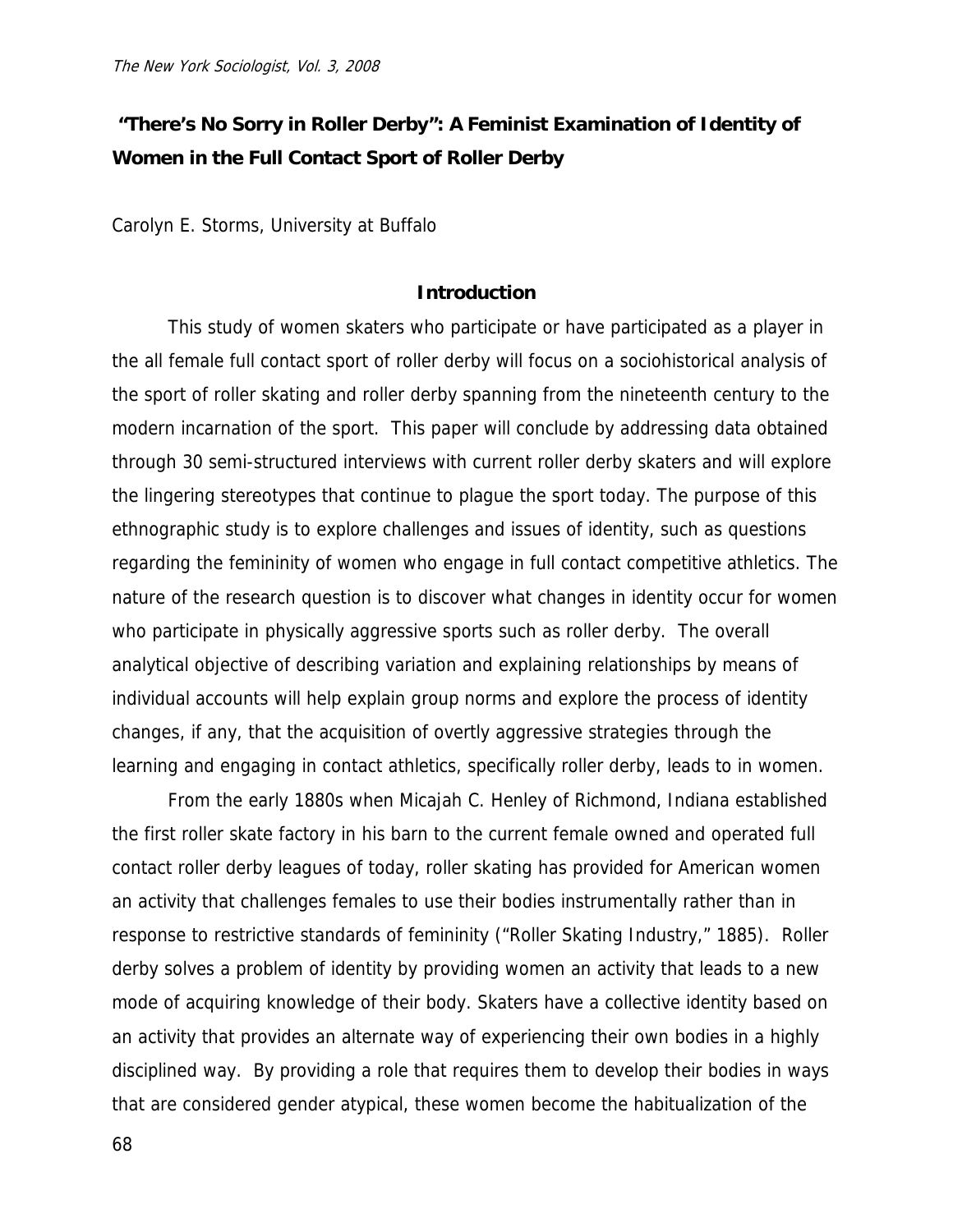feminist consciousness of their time. The activity of roller skating provides women a source of collectivity that has been counter hegemonic in that it contradicts mainstream discourses on women's bodies.

 At the beginning of the twentieth century, during the onset of industrialization, it was believed that any form of physical exertion was dangerous to a woman's health and, more importantly, her reproductive abilities. Being that a young woman's reproductive capacities were considered her main purpose for existing at this time, the concept of a female athlete was a contradiction in terms. Athletic women were seen as anomalies at the very best. The characteristics encouraged in athletics have been seen as antagonistic to the feminine characteristics needed for housewifery. Rather than group sports, the domestic attributes of a woman was best taught by the safer means of baby dolls, tea parties, and kitchen play sets (Giordiano 1990). There was no need to physically best one's opponent as a housewife. Since women were not encouraged to engage actively in the public sphere there was no need to foster the physical or character traits necessary to compete in the world outside the home.

 Social constraints representing the hegemonic gender beliefs of the exclusively male institution of sports found no reason to initially be applied to the new phenomenon of roller skating, an activity that was considered recreational rather than athletic. During the 1890's, there were rinks with hard maple floors in nearly every town and city and roller skating became a social craze. Young Victorian women had a rare glimpse of freedom as they met and socialized with men during these skating events because their chaperones could not keep up with them on skates. A *Chicago* Tribune article published in 1883 described this freedom and temporary liberation that women experienced while skating on the rink. "Most patrons are young folks. Young women generally come here accompanied by their mammas and the latter make up a good portion of the spectators" ("Pounded Masher," 1883). This then allowed for their flirtations with the opposite sex to thrive. In its strictest forms, the custom of a chaperone dictated that an unmarried woman young woman from a good family could not go anywhere alone. These young Victorian women felt a deep sense of freedom as they strapped on eight wheels.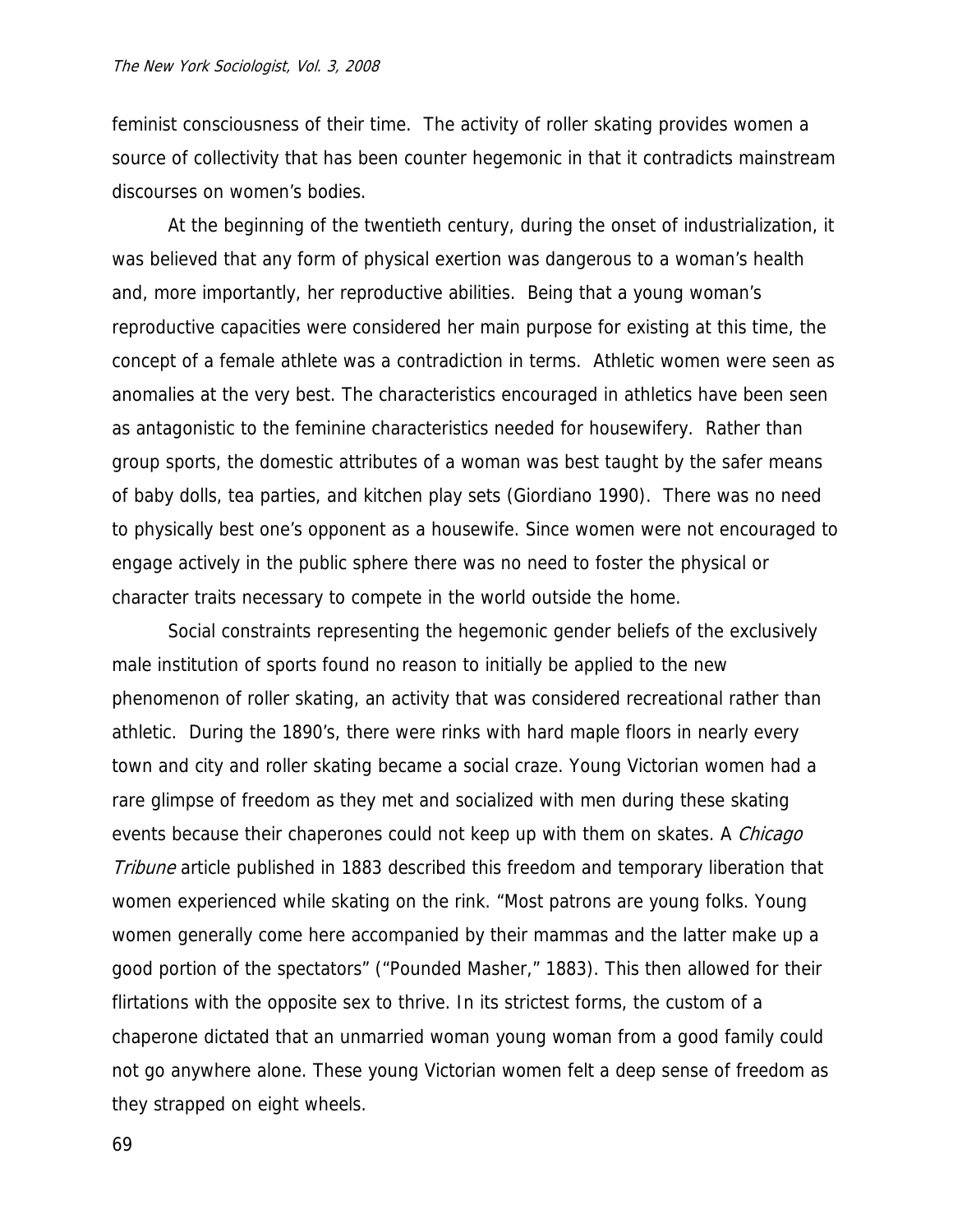The loophole that rationalized the allowance of this particular form of physical activity for proper ladies was largely due to roller skating's resemblance to the socially sanctioned structure of formal dance (Prakash 1990). As described in a 1885 article in The Chicago Tribune, "The etiquette practiced in most of the resorts permits a stranger to address any female skater with an offer of his services as a partner, and out of acquaintances made in that informal manner are understood to arise the principal abuses charged against the rinks in this city" ("Roller Rink Evil," 1885). This attempt at formality and a superficial adherence to etiquette and chivalry allowed roller skating to represent a somewhat unregulated arena of social interaction to women, even though this interaction was often supervised. Interactions during roller skating were for some women the only type of unscripted communication with men that they would ever experience.

 Well to do women avidly participated in roller skating because they were, above all, the beneficiaries of the new leisure time. Far from being above roller skating the frail pallid Victorian woman embraced the activity. "At the high end of society, the burgeoning upper classes had considerable leisure time and the wealth to enjoy it. They created exclusive clubs in which they played their own games" (Lunardini 1997: 102). Socialites often had private skating parties such as those held in Newport, Rhode Island. "Mrs. Johnston Nicolas Brown invited the remaining members of the summer colony this afternoon to join her in a roller skating party. The floor is of concrete and the party found the skating space admirable for the fun. An orchestra played for the skaters" ("Newport Roller Skates," 1908).

 Through the activity of roller skating, these Victorian women created for themselves, by means of their privileged social location an opportunity to experience their bodies in a way that had never before been accessible to them. This new knowledge of their bodies led to their empowerment. According to one woman, "Now and again a woman falls but it's delightful fun. If you only know how to fall without really hurting yourself. Of course it requires some practice, and you will probably experience a shock the first few falls. After that it's easy". The same article contains the simple but telling line, "Only the social elect were allowed in the rink" ("Everybody's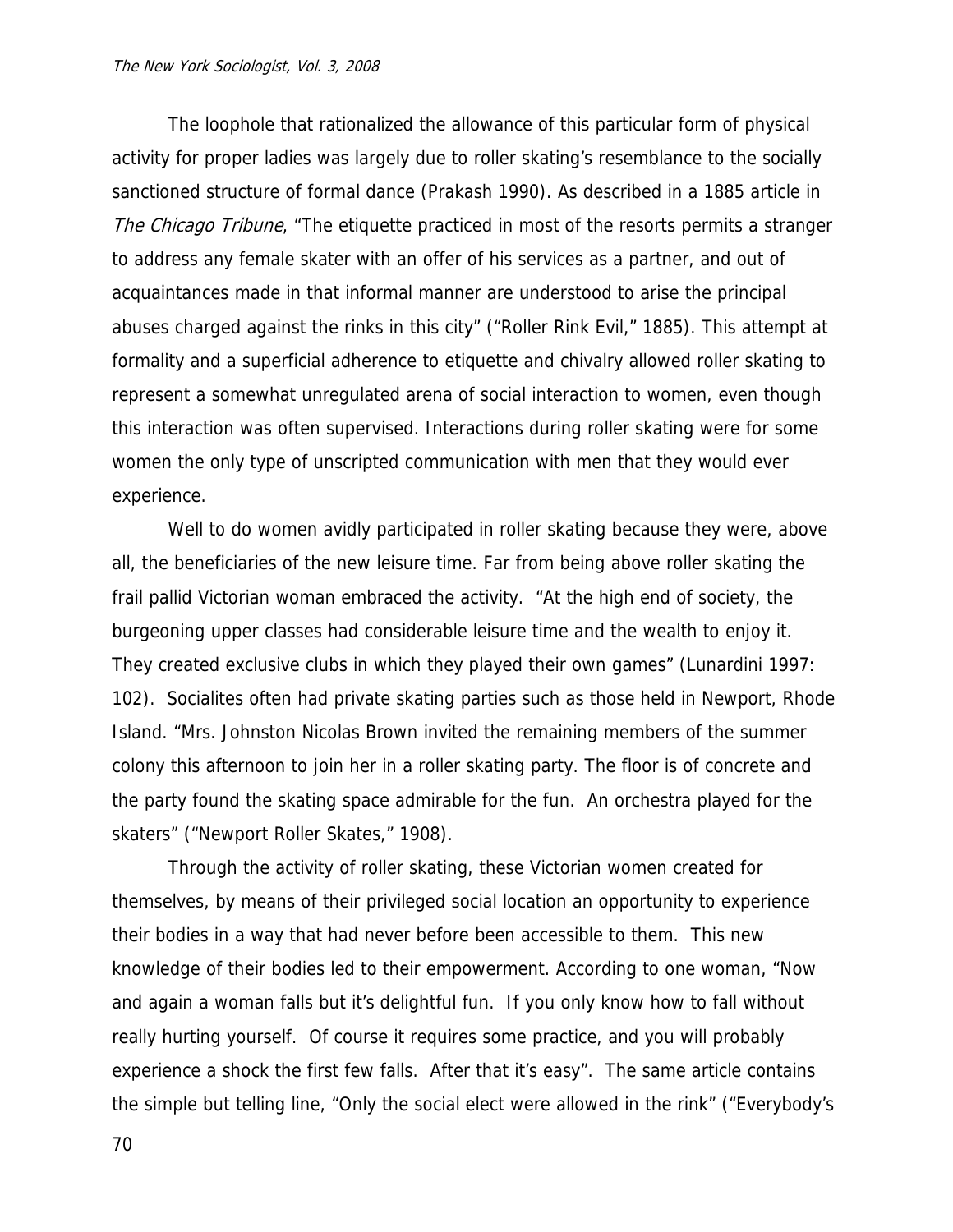Skating in Morristown," 1908).

 It is interesting to consider the role of women's clubs at the end of the century as women progressed from the True Woman of the Victorian era to that of the New Woman of the reform and social feminist movements. An 1880 article announced "The Skating Season" for the New York Roller Skating Club and gave specifications for the opening of the season, as well as a list of the included women, all of whom were married: "The annual meetings and entertainments of the Roller Skating Club will commence at Irving Hall on Friday afternoon...The chaperons of young ladies will be admitted without tickets and ladies who skate are particularly requested not to wear flowers" ("The Skating Season," 1880). Women prior to the twentieth century had been excluded from physical activity to keep them oppressed and restricted them from politicizing themselves into active rather than passive members of society by means of disciplining their bodies. These elite social events and social clubs, including those for roller skating, became the foundation of women based reform efforts that would later be known as social feminism. The New Woman valued change in society and valued activity for her body as women shed the Victorian ideals of fashionable suffering for the more active and social lifestyle that was emerging as women began to integrate the public sphere.

 Once adopted as a liberating activity of the New Woman, roller skating faced a moral backlash as politicians and clergymen tried to convince those that would listen that roller skating was a threat to both a woman's health and virtue. During the late 1880s there was a string of sensational articles in *The New York Times* chronicling the threat of the roller skating mania. The article titled "Injured at the Roller Skating Rink" tells of the perils that came to a society lady who often engaged in roller skating. "Miss Eva Munn, one of the best known young ladies in the social circles of Yonkers died in the residence of her parents on Nodine Hill late last evening. A few days since while at the roller skating rink she fell and it was alleged, sustained injuries that caused her death" ("Injured at the Roller Skating Rink," 1885). A follow-up article titled "The Deadly Roller Skate" told of the young female factory worker's love of the rink. "Eva Munn and her twin sister Ida were regular attendants of the rink...On Saturday, when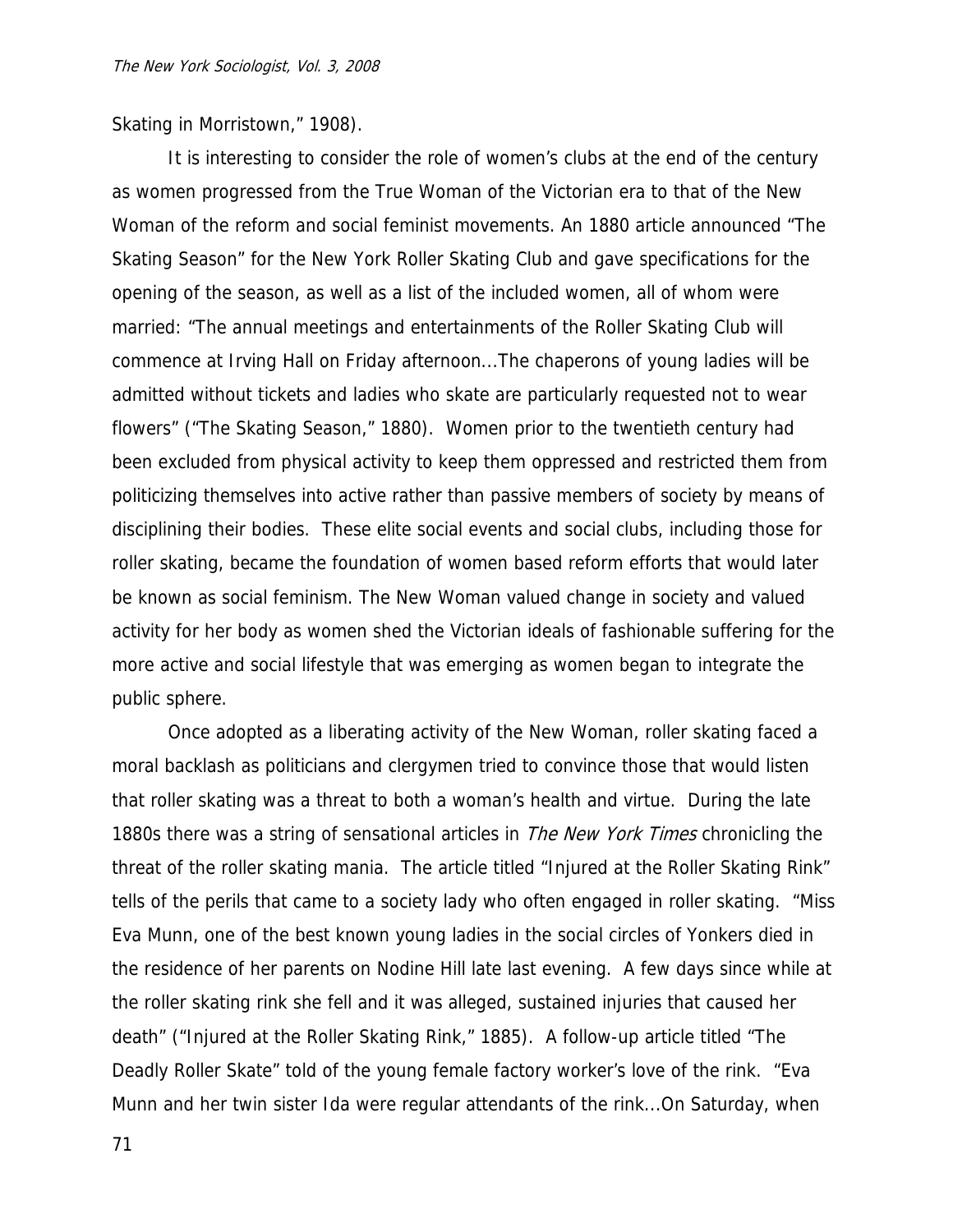the factory was shut down, she planned to go to the rink again in the evening, but in the afternoon was taken violently ill and died before midnight. She was only 18 years of age" ("Deadly Roller Skate," 1885).

 When another young woman died, allegedly from roller skating, an alarm sounded complete with articles such as "The Fatal Roller Skate" in 1885. "She then went with some friends to a refreshment table and while gaily chatting her head suddenly dropped upon her breast and she fell to the floor dead. Paralysis of the heart had resulted from the excitement of the evening's sport. The girl's mother was prostrated by the shock" ("Fatal Roller Skate," 1885). A third death that, this time, claimed a married woman turned the alarm to hysteria, although women continued to skate. The article "Dropped Dead While Skating" covered the death of a woman skater in Newark. "Mrs. Josephine Osburn, a young married woman, while skating in the Newark Roller Rink dropped dead of heart disease last evening" ("Dropped Dead While Skating," 1885).

 It was not long after the highly publicized deaths of these prominent young women that religious sources began a damnation of roller skating in a number of sermons that received nationwide attention. In an article titled "Evil Effects of Roller Skating," Methodist Episcopal pastor Reverend John Parker preached of the immorality of roller skating for young women. "I consider the practice physiologically pernicious one. Its effects upon boys is bad enough but upon girls it is much worse. It destroys muscular balance; strains unduly the parts chiefly exercised, locate weakness at vital points, and prepares the way for a great amount of suffering and wretchedness" ("Evil Effects of Roller Skating," 1885).

 Besides being considered hazardous to a woman's health, roller skating was also considered a threat to their virtue. In a letter written in March 1885, Jersey City resident, Mr. Eldridge T. Gerry, described what he believed to be the cause of the moral hazard associated with roller skating for young women. "They are taken in charge by a set of plausible good looking and glib-tongued scamps called leaders who are allowed to place their arms about them and their hands upon them with a freedom that is usually reserved by modest women for relations and lovers. It is any wonder that weak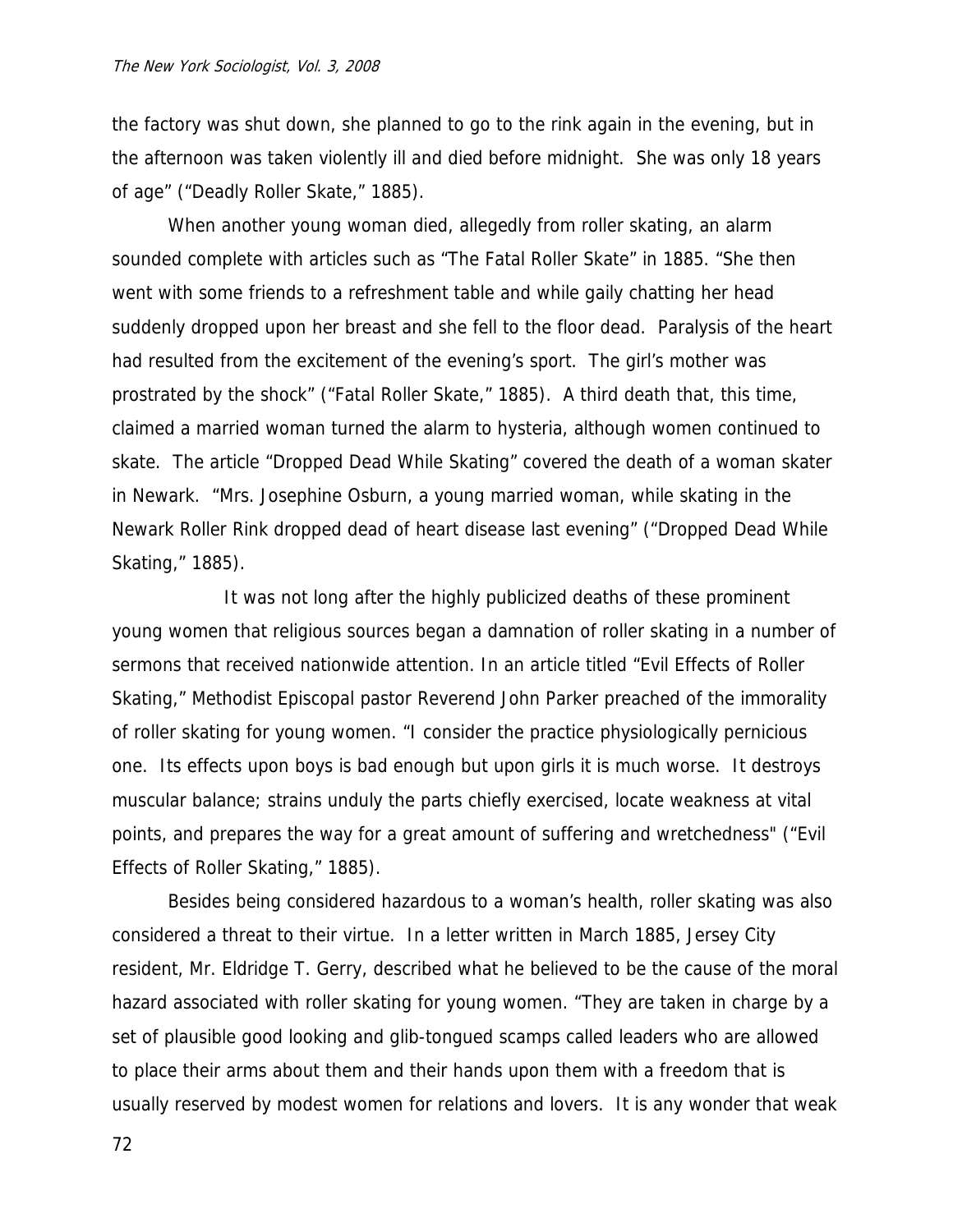and foolish women fall when we thus throw down the proper barriers of society and purity. I know of several cases of great domestic unhappiness caused by women being infatuated and eventually ruined by these instructors" ("The Morality of Skating," 1885).

 An interesting article titled "Evils of Roller Skating: The Providence Rinks to be Closed on Accounts of Immorality" tells of a police undercover mission infiltrating roller rinks that was ordered by then Mayor Thomas Doyle and confirmed the perceived moral downfall inspired by roller skating. "The worst that had been said about the existence of immoral influence was confirmed by the official report of the investigation. The officers night after night saw degraded women mingling with young girls as freely as though they were of good character. The officers followed these young girls, saw them go into saloons where liquors were sold, and later followed them and their male escorts to houses" ("Evils of Roller Skating," 1885).

 The patriarchal beliefs of the nineteenth century that restricted the activity of women's bodies by warning of exercise's deleterious effect on women's reproductive health were soon abandoned. By the twentieth century, physical activity was being turned to as a remedy to a new threat to women's reproductive health. This emerging threat was women's higher education. The belief was that physical activity was now necessary for educated women because learning destroyed the nervous and reproductive systems by drawing a women's blood to her brain, therefore ruining her for her ultimate role of motherhood. "It was feared for instance, that college would produce generations of invalids who would never marry or who would have no children or only puny sickly children; while immigrant women would raise healthy hordes" (Lunardini 1996:176). The entrance of women in competitive sports parallels women's entrance into higher education.

 The history of Vassar College illustrates the role of roller skating in supposedly safeguarding women from the predicted mental deterioration and reproductive barrenness that many believed would accompany college education for women in the early twentieth century. Even while experiencing temporary moral condemnation, women in higher education were being encouraged to exercise their bodies via roller skating. For example the article, "Those Terrible Rinks," describes Vassar girls' parents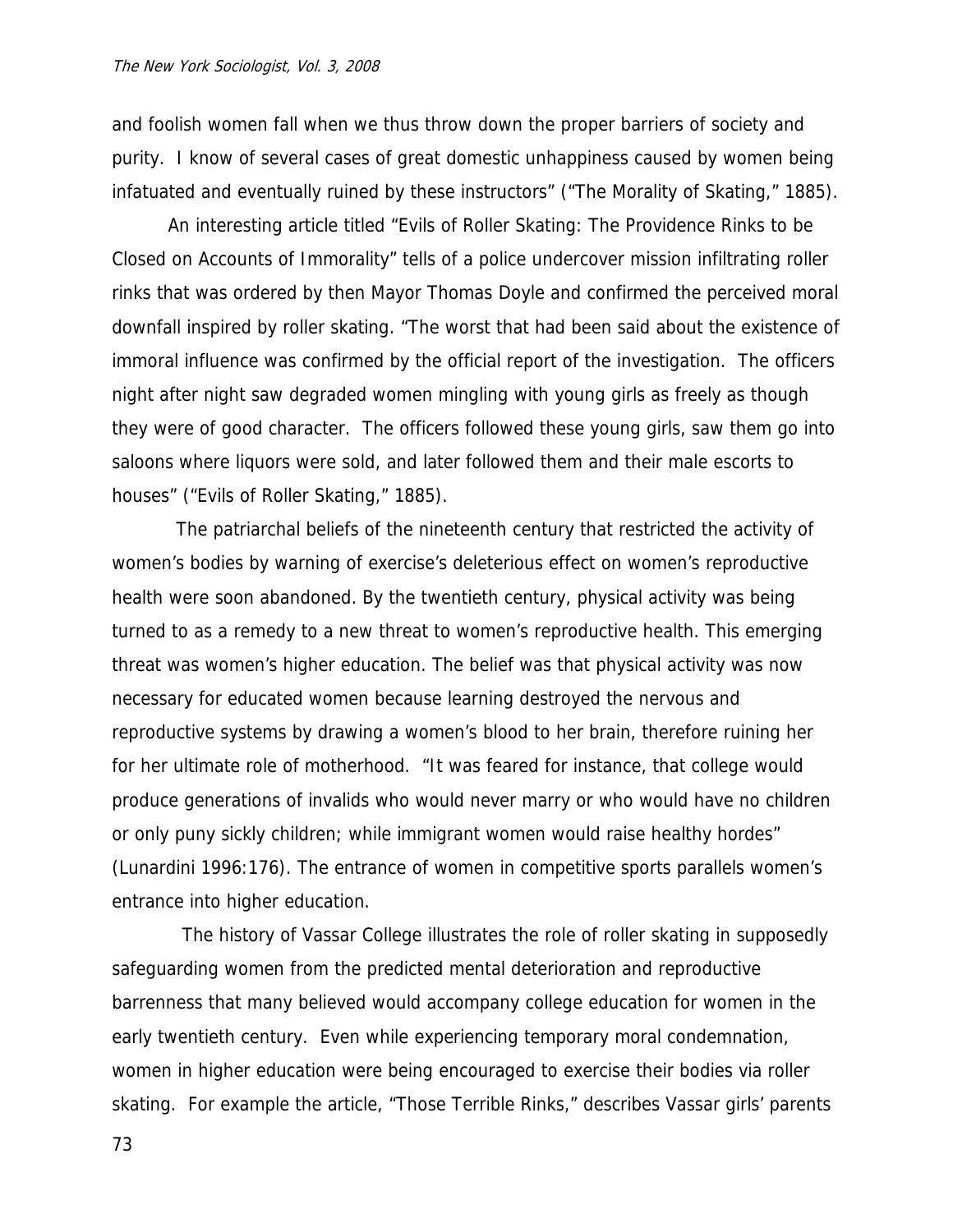interceding to end attempts by the college to prohibit the girls from skating. "At Vassar College there is just now a lively breeze resulting from a conflict between the members of the faculty and the young lady pupils as to their attendance at skating rinks and the extent of mashing that a Vassar student may properly indulge in. In several instances where pupils were forbidden to skate on rollers in public, the parents have written to the college authorities asking that their daughters may be allowed to skate in moderation" ("Those Terrible Rinks," 1885).

 During the first decade of the twentieth century, roller skating was such a strong pull for young women that being banned from attending the rink was grounds for deserting her parents home. This was the case of Oreille Decker, a young woman of eighteen. Her mother was quoted as saying, "I think my girl had become so infatuated with roller skating that she preferred to leave home then forego the pleasure when her father forbade her going to the rink any longer" ("Roller Skates Lure A Girl," 1907).

 By 1907, young roller skaters had broken out of the restrictions set for them and girls began to race ("Skating Races at the Lenox Roller Rink," 1907; "Girls Roller Skating Race," 1907). The allowance and later endorsement of girls' roller skating races was in part due to women's clubs of the social elite. This eventually led to roller skating being sanctioned as an activity suitable for all developing young women. This approval was granted by such women's groups as The Girls Branch of the Public School Athletic League who by 1913, was sponsoring 212 schools' athletic clubs for girls and boasted 17,000 girl members ("Girls are Learning to be Real Athletes," 1913). Once encouraged as healthy exercise for young women, including school girls, groups of young girls were organized by the Board of Education Playground Committee into teams geographically by playground and divided into age brackets of under 10 and under the age of 12. The young girl skaters would often compete in events that included a dash, a couple's race, and a relay race. "Mozart playground, yesterday won first place in the girls' roller skating tournament held in Grant Park near Soldiers Field. Five hundred and twentyeight youngsters competed in the various events" ("Meet Draws a Field of 528 Girls," 1934, p.A7).

By the time women were permitted to compete in roller derby marathons, three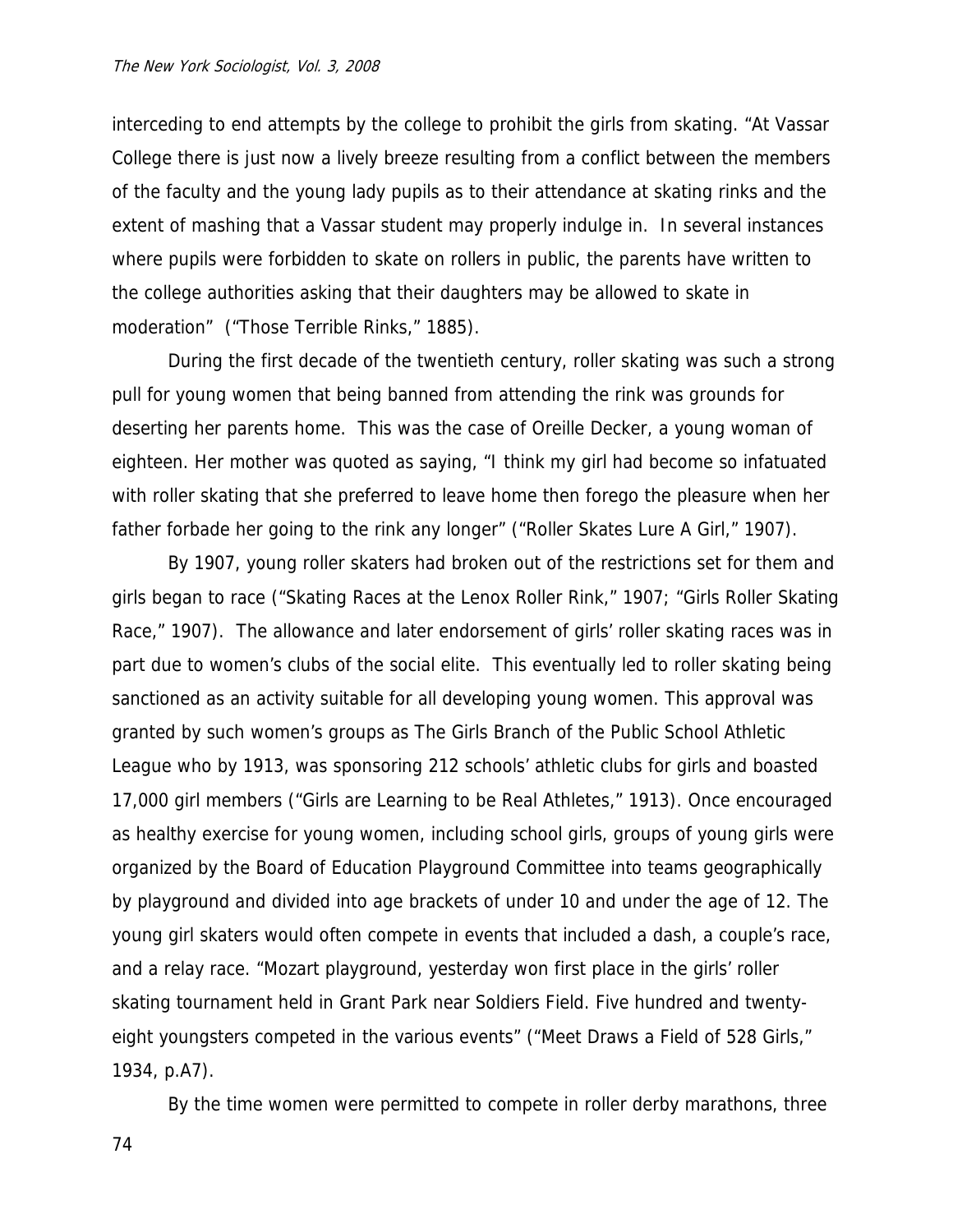all male races had taken place. The first mixed gender race was a partner race to approximately 2,000 miles. Although this was considered the debut of female skaters, the women who participated in the race were already well trained speed skaters who had been racing in organized, highly competitive races for nearly twenty years. These women athletes were not only competitive, but shocked and astonished the crowds at the race with their skill and previously unforeseen athleticism. As covered by *The* Chicago Tribune, "The Tribune yesterday rushed into the big hall to see who was leading in the mythical dash from San Diego, California to New York and we think the leader is the blonde in the cerise tights and a right pretty little gal she is, too" (Burns 1935, p.17). The breakout star of early roller derby was a woman named Ivy King whose accomplishments were chronicled in the article, "Girl Sets New Half Mile Record in Roller Derby." "Ivy King a Canadian speed skater, broke her own record for the half mile on roller skates last night in the Transcontinental Roller Derby at the Coliseum...Miss King also holds the quarter mile, half mile, and one mile records" ("Girl Sets New Record,"1936, p.37).

 By 1941, women professional skaters were not only dominating the roller derby track but young girls were also winning races in driveways, sidewalks, and playgrounds across the country. This is described in *The New York Times'* article titled "Girls Win Derby from Avenue A Lads: Annual Anything on Wheels" with the subtitle, "Races definitely go to the Weaker (?) Sex." Roller skating began to be such a source empowerment for girls that they began to regularly dominate neighborhood skating competitions. The article describes one such race. "The upsets were terrific...Only one of the defeated lads would make a statement. Said 10 year old Thomas McKenna, 'I don't feel so good'. He was referring to the first place taken by Rose Marie Celentano, his junior by one year. Joe's cronies wouldn't mention a word. They just scowled" ("Girls Win Derby from Avenue A Lads," 1941).

 The manufacture of roller skates ceased between 1941 and 1945 and roller derby paused as the crowds dwindled and many of the skaters enlisted in the war. Interestingly enough, there were many women roller skaters that were involved in the war effort. During World War II, Douglas Aircraft hired roller skating messenger girls to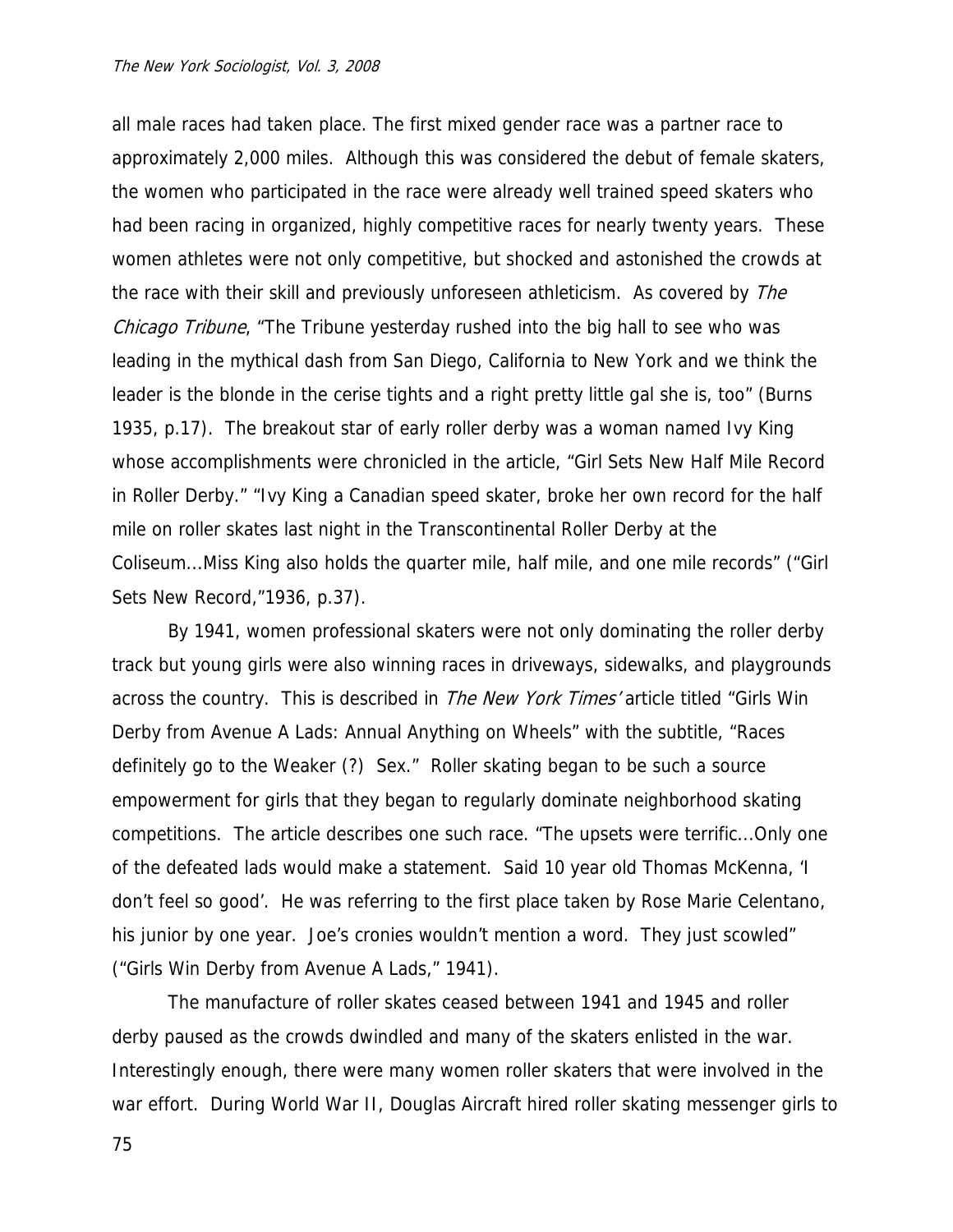deliver interdepartmental mail at their aircraft manufacturing plant in El Segundo, California. A narrative of the time by Nat Bodian tells the story of a woman roller skater as she left for war. "On that November  $16<sup>th</sup>$  night of 1942 as I skated on the New Dreamland rink floor, about to go off to war the following morning, I couldn't help but wonder whether I would ever be on those skates again, what with the uncertainty of war"([www.newark.nj.com](http://www.newark.nj.com/)). The entrance of women into the military and at home into the industrial workforce during the war provided further evidence that the boundaries regarding women's athletics were unfounded.

 By the end of World War II, the new version of the sport of roller derby made its debut. What had been missing the last time the sport was in New York was the violence. The premiere of the violent version of roller derby occurred after Leo Seltzer, a marathon race promoter, witnessed the response of the crowd to a spontaneous fistfight that had broken out among the skaters of a 1938 marathon race. "Seltzer promoted these events all over the country, but after the first time around, the novelty wore off and attendance sank. One night in Miami, one of the skaters lost his temper and slugged an opponent. The audience went wild. Seltzer picked up on this and incorporated the violent element into the game. Roller Derby, as we know it, was born" (Berler 1971, p.B13). Seltzer then claimed the invention of roller derby as his own and took his new product on the road.

 Shortly following the debut of television in the American home, roller derby spread like wildfire across the country. After its premiere on ABC, the women of roller derby were broadcast to the public three times a week. From its onset, fans and reporters alike acknowledged that it was the female skaters who made roller derby worth watching. "Actually it is the girls who save roller derby from being a bore. Such worthies as Mary Lou Palermo, Annis 'Red' Jensen, Mary Ciafano, Monta Jean Schall, Gerorgiana Kemp, Gertie Schall, and the aforementioned 'Toughie' Brasuhn have the temperament and dash to keep the crowds awake. Hair pulling, fist fights, gestures, and plain yells of anguish are in their bag of tricks" (Gould 1949).

 It is interesting to consider the presence of televised female roller derby skaters during the iconic time of the Modern Bride of the post World War II era. The socializing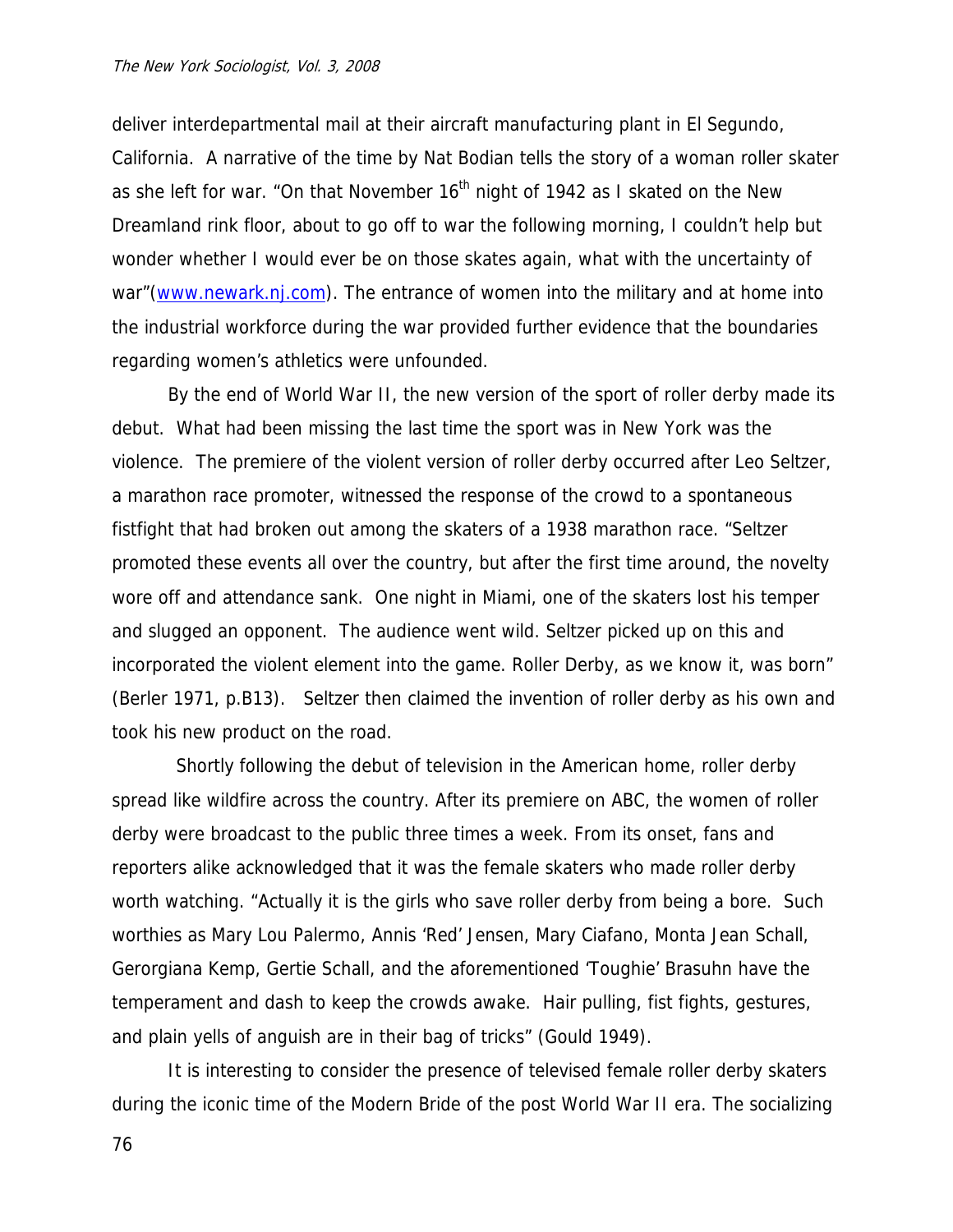function of athletics on those involved in either a primary participatory or secondary observatory manner in the general areas of play, games, and sports has become a major theme of the sociology of sports. With the advancement of technology, the role of sports in society has changed from a participatory, recreational activity to a commodified spectator event, guided by the tenets of commercialism and entertainment. Often for the sake of marketing to a mainstream audience, the political nature of sport was often replaced by an emphasis on mass marketing and efforts to minimize the gender and racial inequalities that characterize popular athletics (Frey and Etzen 1991).

 Gender represents a powerful normative system that both evaluates and controls the behavior of men and women. Socially constructed conceptualizations of behavior are intricately tied to societal perceptions of masculinity and femininity. During the 1950s, the former wartime feminine ideal was personified by the muscles of Rosie the Riveter. After the war, the image of the ideal woman gave way to the plush, intoned body of Marilyn Monroe, a female that evoked the required fertility and isolated composure of a homemaker and mother.

 Women became essential economic resources, able to be exploited to insure that unpaid family work in the home was accomplished. Men were free to pursue property and ensure the passage of wealth to members of his family. The subordinate economic domestic roles placed on the "weaker" sex in the typical, private, patrilinear family restricted women's physicality and competitiveness in athletic activities by defining them as characteristics only required of those in the public sphere.

 Those women who did not adhere to these standards were seen as social anomalies, as was the case with the visibly athletic women of roller derby. Stigmatization, social control as it preserves the traditional gender system, is often the societal response to female athletes who through their physicality demonstrate what were considered atypical gender characteristics and embodied athletic rather than traditionally feminine aesthetic (Blinde and Taub 1992:522). Take, for example, the profile of female skater, Gerry Murray, and what was perceived as proper behavior of a woman. "Gerry Murray, a curvesome woman pushing 40 with the gentility of a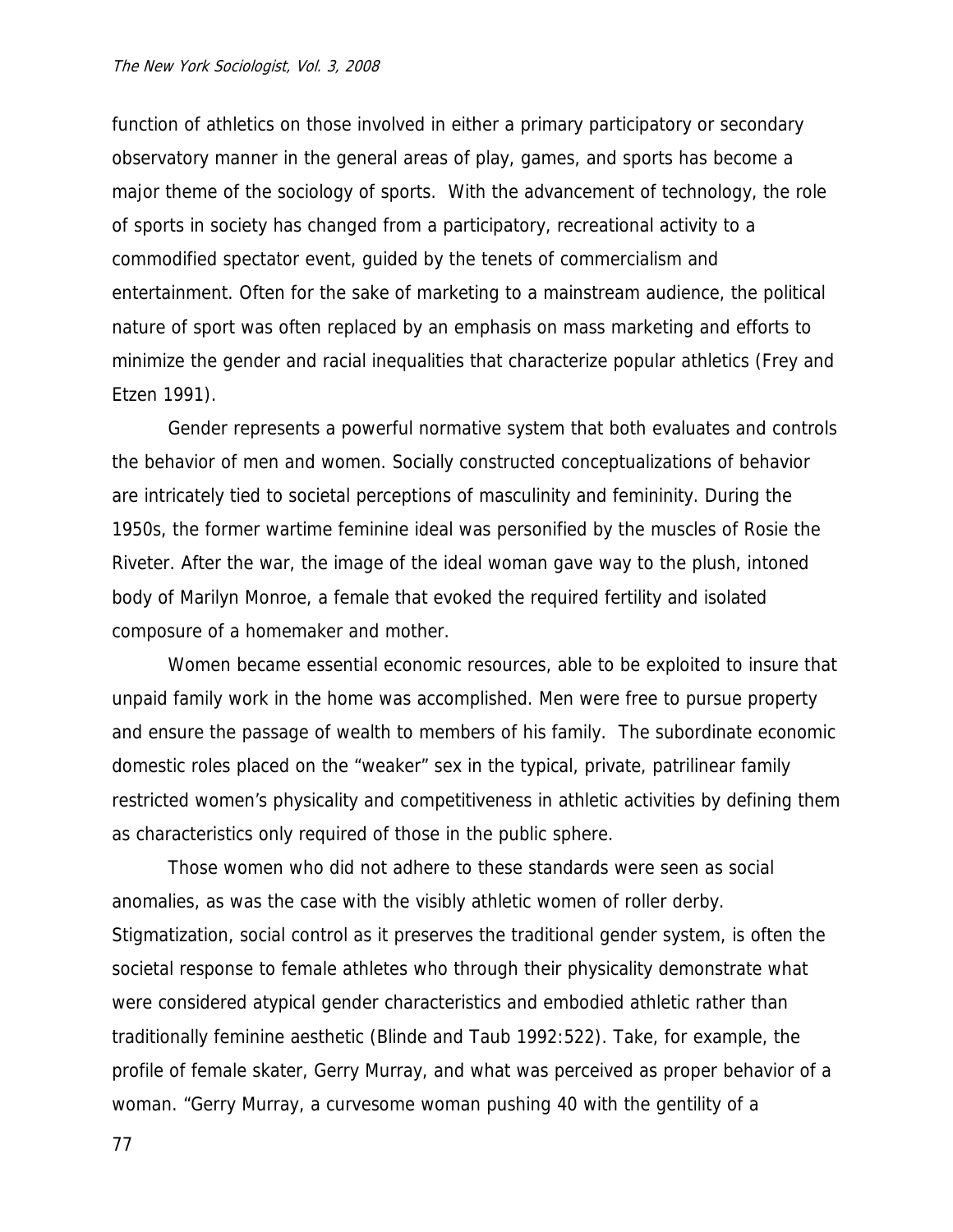waterfront bouncer...She scored 6 points and to the delight of 2,230 partisans displayed marked bad manners" (Talese 1958). A woman's powerful athletic performance was seen as at odds with her subordinate position in the domestic sphere.

 The Conflict and later Socialist perspectives of feminism, influenced heavily by Marx and Engels, suggested that the social oppression faced by women was not the result of biology, which was considered by Marx to be static, but by oppressive social structures that shaped our day to day activities and interactions. These social structures are changeable and can be examined as shifting according to the economic demands of the time. The rise of American women in sports such as roller skating parallels the rise of different waves of feminist theory that have been inspired by changes in the economy and advancements in the modes of production. This is described by sociologists of sports as a sports ideology. "A sports ideology, like all ideologies, conceals the real structure of productive and social relations under capitalism" (Bombey 1996: 2). The role of women in the economy defines the desirable physical standards of femininity of the time and dictates the permitted level of socially acceptable physical activity for each gender.

 In Marxist feminist thought, the domestic unpaid labor that women provide made women economically dependent, ultimately, possessions of their husbands. This is especially true in the period immediately following World War II for women in the United States where any activity beyond the home was considered unnecessary and the only competitiveness required of women was to win the race to find a proper breadwinner.

 The liberal feminist perspective, like the Marxist feminist perspective, views the societal position of women as not only different but also holding an unequal and undervalued status in society. The opportunities to access resources and the ability to achieve status and engage in activities, such as athletics for women, is limited in comparison to men. Even if the ideology of the sport allowed equal points and equal playing time, one area where the women of roller derby did not completely compete was equal pay for equal work. This is chronicled by an article describing the wage discrepancies of the early 1970s. "In one way they are equal: The women skate the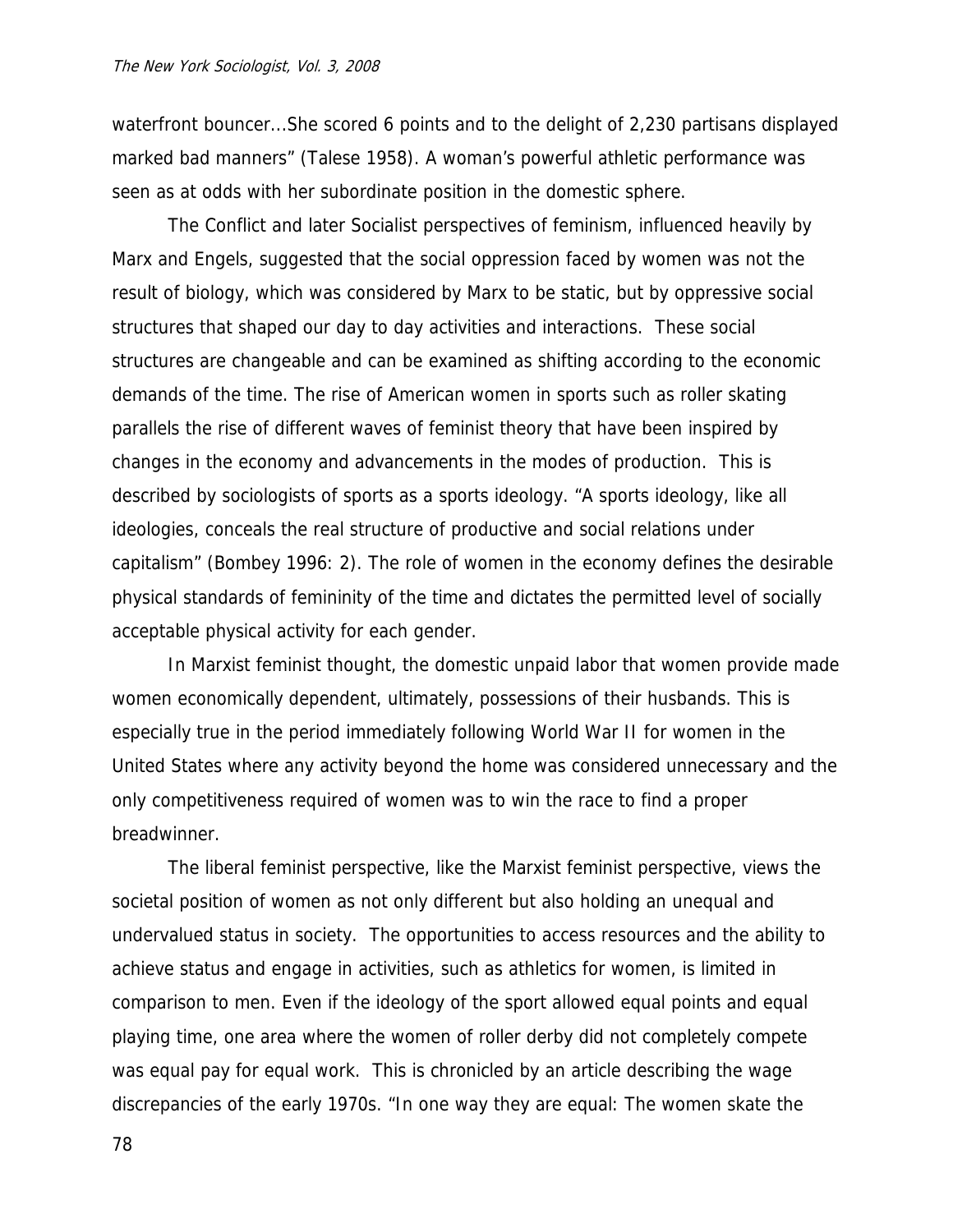same amount of time, four 12 minute periods per game, as the men Chiefs do, and the points scored by both squads are combined against those of the opposing team's. But in the nitty, gritty department of salaries, the men are usually paid from \$10,000 to \$15,000 more per player" (Klemesrud 1972, p.90). The liberal feminist standpoint contends that differences between men and women are rooted in varying levels of opportunities and societal constraints, rather than innate traits or biologically determined superiority.

 The equality of derby during that period was questioned by many sources, as it continues to be now. One article wrote of Leo Seltzer, "His female skaters and Sport Illustrated have both question his motives, however. 'Joanie is a top-drawer in roller derby', said a male teammate, 'But she gets paid less than Charlie O'Connell, her superstar male counterpart'. Seltzer, however, sticks to his original contention. 'There's no difference between what the men are paid and what the women are paid'. Sherry Erin shrugs her shoulders over a controversy; she loves the derby too much to leave it. 'I guess he's just not liberated yet', she said" (Colander 1973, p.S-A1).

 By the 1970s, accusations of fraudulence in Roller Derby arose from the emergence of a new organization called Roller Games, a more scripted and sensationalized version of the sport. According to Joan Weston, "People come up to me and say, 'Hey, I saw Roller Derby on TV and one of those girls got knocked out with a baseball bat. That doesn't happen in our league. That's a different organization, out of L.A. They call themselves Roller Games. We are the Roller Derby and we've copyrighted the name'. Joanie who never skated until she saw Roller Derby on TV says, 'Our team gets paid to win, not to throw game" (Berle 1971, p.B13). By 1973, not long after the premiere of Roller Games, Jerry Seltzer, Leo Seltzer's son, sold the rights of the Roller Derby to his Roller Games competitor Bill Griffith, Sr., the owner of the Los Angeles Thunderbirds, and his partner Jerry Hill (Arsenal 2008). The new and more theatrical version of the sport was off the air by 1975.

 Roller derby essentially lay dormant, except for a few failed minor attempts at resurgence until it was resurrected by a group of women known as the Bad Girl Good Woman Productions in 2001 (Hall 2005, p.30). The founders of the next wave of roller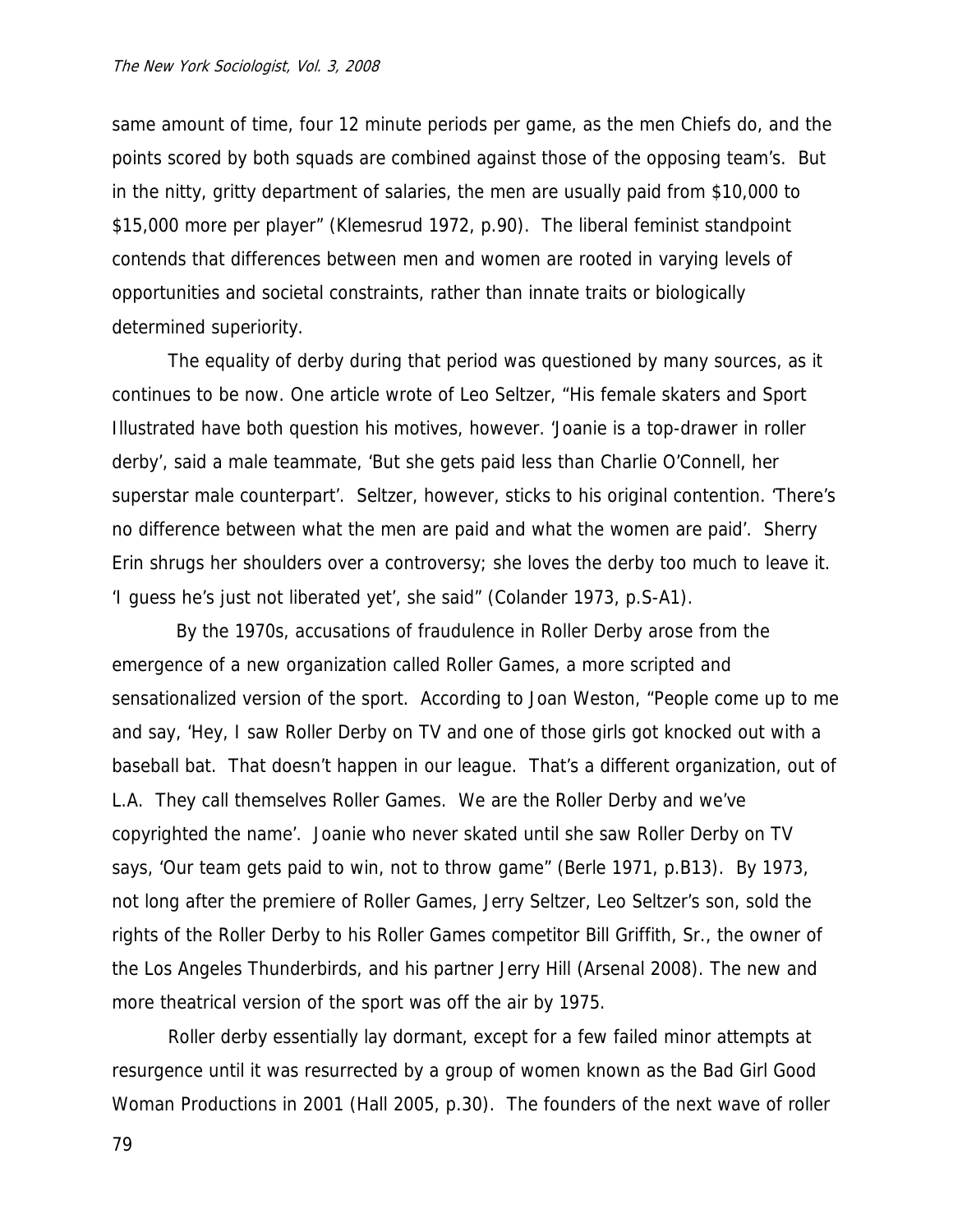derby, the Texas Rollergirls, largely arose from the punk inspired Riot Grrrl Movement of Austin, Texas. The women's Riot Grrrl punk scene reflected one of the many feminisms of the numerous Third Wave Difference Feminisms. These women did not seek entrance into male domains but reflected a subcultural, antiauthoritarian, antihierarchical consciousness, suspicious of pre-existing male dominated institutions. Nancy 'Iron Maiden' Haggerty, one of the original She-E-Os and founding captain of original TXRD team the Hellcats, puts the matter more plainly. "Punk rock girls didn't have a sport. You could watch guys play sports or maybe get into a softball game. But then roller derby came along, and it was something that was all ours" (Corcoran 2008, p.J01). The Riot Grrrl movement in Third Wave feminisms that would determine the direction of flat track roller derby was largely based on its efforts to create female space rather than attempting to enter pre-existing male institutions based on its nonhierarchical philosophy and DIY "do it yourself" ethics.

 The perspective of Third Wave feminisms focuses on cooperation and community rather than competition (Jarrett 1975). The effect of the women's movement has been to adopt traditional sports as instrumentality rather than masculinity training. Feminist scholars of athletics are now calling for a new conception of sport in which the elements of traditional men's and women's sport are theoretically synthesized. "Because of the past emphasis on the masculine-instrumental elements of sport, it is hypothesized that a temporal focus on the feminine-expressive elements is necessary to the occurrence of a synthesis" (Holland and Oglesby 1979:80). This is true of the modern wave of roller derby. According to one skater, "From the very beginning, the skaters embraced the attitude that we realize that we're dressing in skimpy outfits and playing up the sexiness, but we're in charge of that and we're comfortable with it. We exploit ideas about women that aren't exactly P.C...We wear these costumes because we look good in them. This is feminist-based, and it's never about exploitation" (Corcoran 2008, p.J01). Hot pants, fishnets, miniskirts and midriffs are all par for the course.

 The approach of difference feminisms embraced by Third Wave feminists is hesitant of fully joining pre-existing masculine structures proposing that women's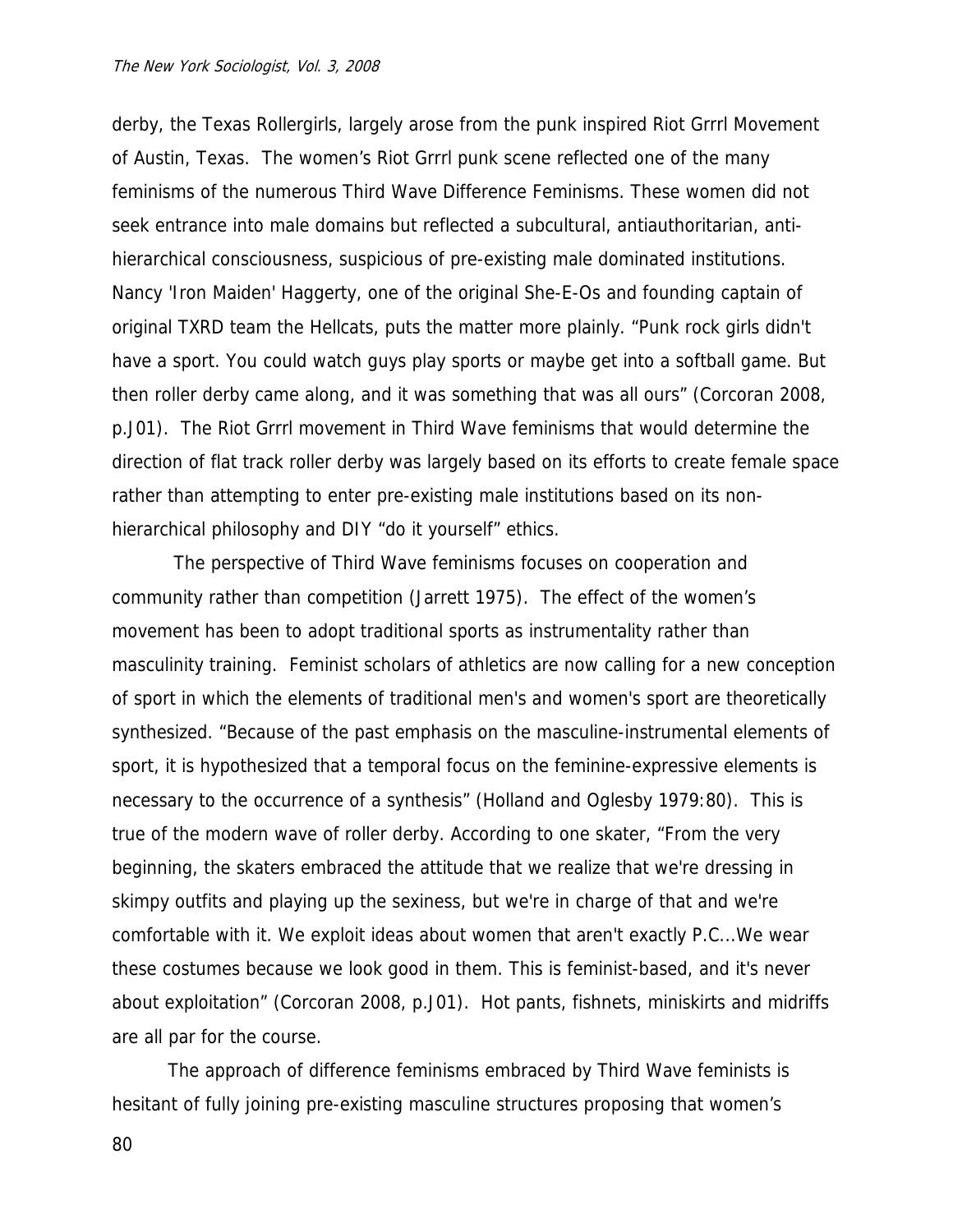difference from men will lead to new types of social structures (Harvard Law Review 110: 1628). The tenets of the Riot Grrrl Manifesto, written by Kathleen Hanna, illustrates the difference between Second and Third Wave feminisms and the negotiating techniques in response to perceived boundaries. "BECAUSE we must take over the means of production in order to create our own moanings...BECAUSE we are interested in creating non-hierarchical ways of being AND making music, friends, and scenes based on communication + understanding, instead of competition + good/bad categorizations...BECAUSE we don't wanna assimilate to someone else's (boy) standards of what is or isn't" (Hanna n.d., no. 2).

 The Mission Statement of the Flat Track Derby Association reflects these beliefs. "Founded in 2004, the WFTDA promotes and fosters the sport of women's flat track derby by facilitating the development of athletic ability, sportswomanship, and goodwill among member leagues. The governing philosophy is 'by the skaters, for the skaters.' Women skaters are primary owners, managers, and operators of each member league and of the association. Operational tasks include setting standards for rules, seasons, safety, and determining guidelines for the national and international athletic competitions of member leagues. All member leagues have a voice in the decision making process, and agree to comply with the governing body's policies" (http://www.wftda.com/about/).

 Coercive sex segregation in sports is based on three false assumptions that still plague women's physical development and efforts for full equality today. These, namely, are female inferiority compared to males, the inferiority of females competing with males, and the need to protect females from injury in competition with males (McDonough and Pappano 2008:7). Even during the first desegregated roller derby event, the threat of injury was not something women shied away from. In an article covering Seltzer's 1936 race, which is not referred to as a derby in the article but rather a race, the reporters praised the resilience of the women skaters. "Katherine Cainey, teamed with Billy Lyons, Omaha, is receiving applause due to her gameness in skating with several fractured fingers and a bruised arm. Katherine was caught in a spill several nights ago" ("Roller Skater in 9oo mile," 1936). In 1948, the article "Roller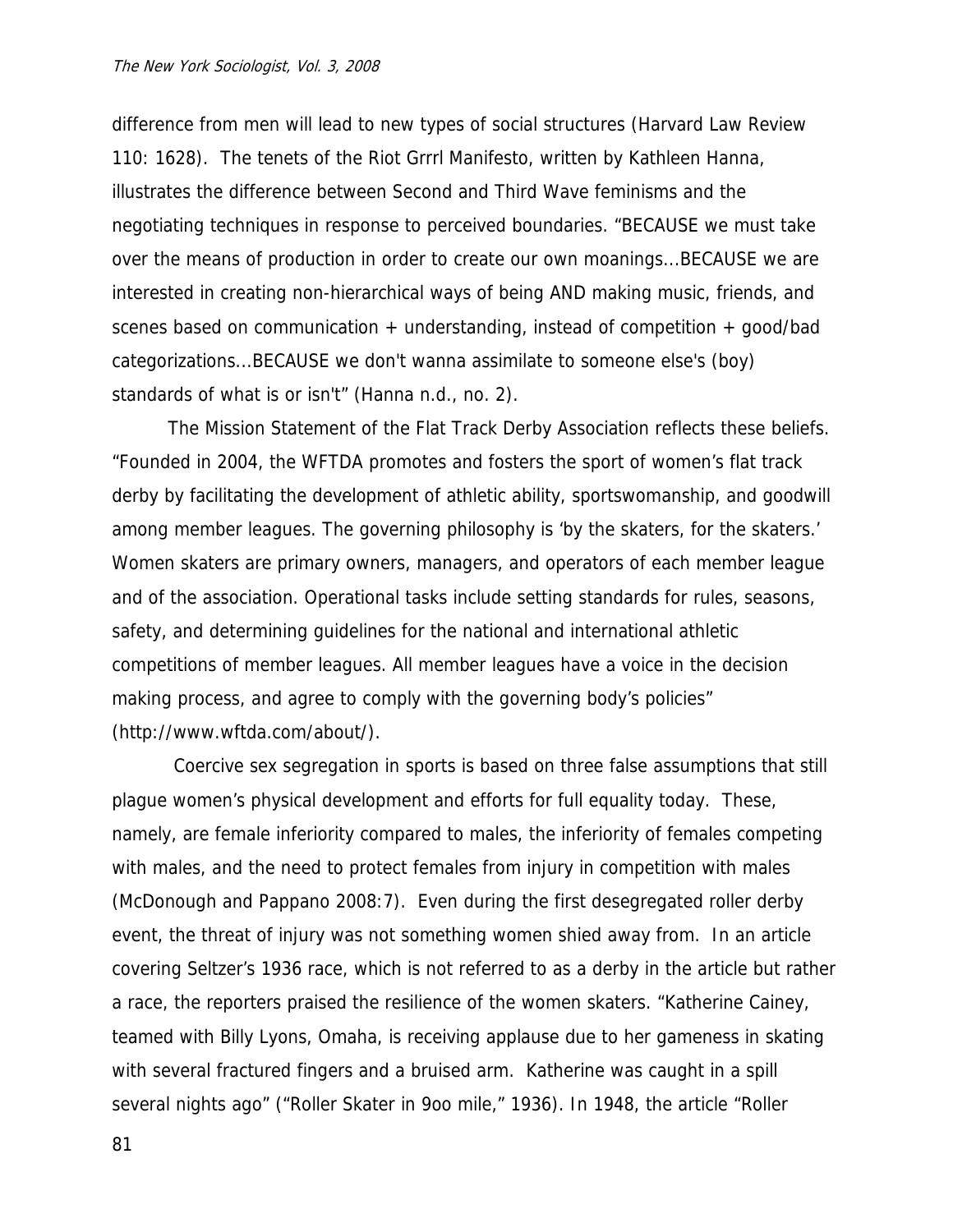Derby Bruises and All, Opens Tonight" tells of the injuries faced by female skaters. "And on the feminine side, Tiny Midge (Toughie) Brasuhn of St. Paul, captain of the New York Girls has broken an ankle, lost three front teeth, and suffered four concussions in her brief career" (Cromie 1948, p.C5).

 Most of the current roller derby skaters that I have interviewed also experienced major injuries. Three examples of this are: "Sprained ankle, broken finger, and biweekly appointments to the chiropractor, lower back," "I have had everything from a lost fingernail, to a crushed knee cap, to broken ribs," and "Well, I've had my fingers run over; I've had the wind knocked out of me pretty hard, but nothing season ending." Furthermore, there is a certain amount of expected injuries and the women are prepared for the risk.

 When asked, "What is the risk of injury in roller derby?" the answers indicated that the skaters were aware of the possible physical repercussions to their participation in the sport. "I'd say it's moderately high risk of injury, more so if you lack experience. I think more of them happen during practice than they do in bouts. I think a lot of the major ones have happened as a result of being hit, more often then not," "Everything from a broken finger to paralysis. I would definitely say knee falls to torn meniscuses are the main injury," and "I would say high. I would say 70%, 80%, 90% of the people get hurt. I would say you're gonna get hurt, it's just a varying level of how hurt you get."

 Far from withdrawing from this risk of injury, many skaters celebrate their derby related injuries. Many leagues feature Hall of Maim or the like, shrines of their league members' injuries. Many skaters show off or take pictures of their bruises. It is almost as if these women are saying, I played hard enough to get this. It is a temporary inscription on their physical body as a testament to something women are not thought to be capable of by mainstream society. Proof that the sport they play is real. For example, a twenty nine year old teacher explains, "I find myself constantly having to explain that we are really hitting each other. It's really tough. So I tell them to feel free to strap on some skates and I'll see you at the rink."

In a hyperreal, media-saturated culture, power is exercised through the means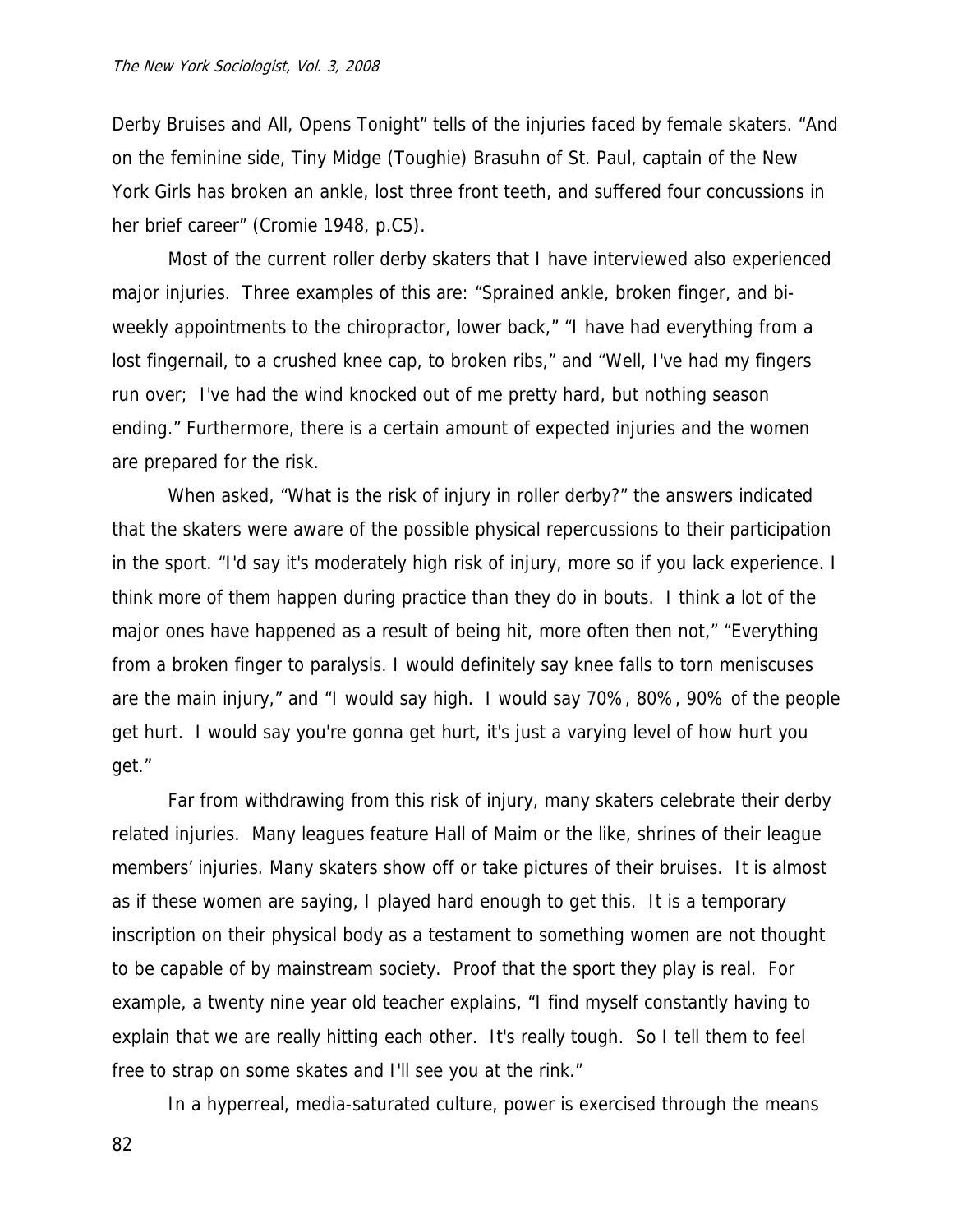of representation. Those who have the greatest access to the media have the ability to frame what counts as real and significant (McDonald and Andrews 2001: 21). Claims of fraudulence were exacerbated by a *The New York Times* article on Raquel Welch who starred in a film on roller derby titled Kansas City Bomber. In the article she states, "It's all set up, as everyone knows. It's too bad it couldn't be more of a legitimate sport. The skaters have great athletic ability." To add insult to injury, the author of the article wrote, "Traditionally, Roller Derby or the Roller Games as its sometimes known is a fascinating fraud. It has no esthetic allure" (Anderson 1972).

 If faking the fierce and sometimes violent contact of the sport was a policy of the organization, no one told the female skaters. "Because of derby's crowd-pleasing theatrics, and what appears to be phony violence and feigned injuries in the part of the skaters, many sports fans do not take it seriously. 'If we're faking, why do so many of us wind up in the hospital?', protested Carolyn Moreland, a 20 year old pigtailed blonde from Sacramento who wholesome good looks won her the title of Miss Roller Derby in 1970. Miss Moreland said she was once in the hospital for a sprained back; Miss O'Brien for a broken ankle and surgery on a hip; and Miss Dunne for 'smashing all the bones in my tailbone'" (Klemesrud 1972, p.90).

 This legacy of fraudulent and staged play continues to be experienced as a mechanism of minimizing the very real physical force and resulting injuries that could and are expected to result from a full contact sport played while skating on wheels and with the purpose of knocking certain opposing team's skaters off the track. Still, despite the obvious risk and sheer athleticism required, many current skaters are faced with the belief that the sport is fake and/or staged. These are allegations that would never be made of a man's sport.

 This is made clear in the skaters' responses to the question of whether there were any preconceived notions regarding the sport of roller derby and whether the respondent felt those were true or not. For example, "Yes, I think that initially, a lot of people in part, because of the roller derby of fifty years ago or forty years ago, seemed or was more staged and the initial response I get is, 'Is it real?' And no, I don't think that it's fake, but I understand why a lot of people feel that way." Another skater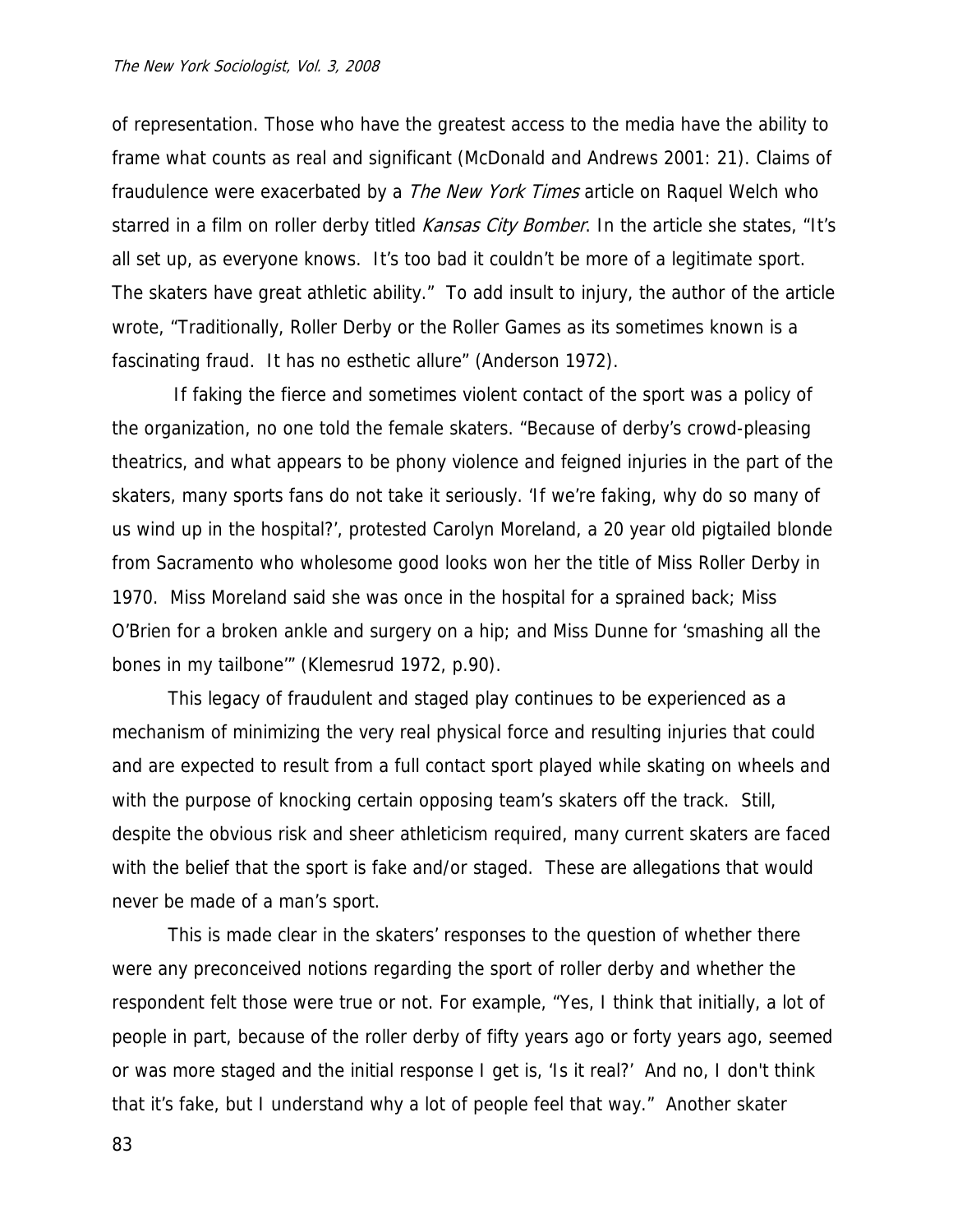stated, "Yeah, I think people have the old sport from the 70s in mind, so brining it back as a more serious sport has been a challenge." A third skater expressed, "Oh, absolutely. Definitely people that haven't experienced a bout think that it's still the 1970s WWF kind of rollerblade version of it. I think that they see pictures but they don't realize that it's real, and when they come to a bout they think, 'Oh, you're really doing this.' So I would definitely think there are still preconceived notions still out there." A fourth skater explained, "If you see a bout you know it's real. I guess maybe before seeing a bout, people might think it's fake. Once they see it though, they know it's not."

 The modern incarnation of derby is emerging following a period of the most notable social and political advancements ever known to women. For the first time, control of the means of production in roller derby is finally in the hands of the women who, for over a century, have made the sport great. The Women's Flat Track Derby Association is currently divided in four regional divisions of play and boasts 63 nationally competitive, all female, full contact roller derby member leagues. When I began my research on roller derby in April 2007, there were 7,927 female skaters whose names had been registered in the International Roller Girls' Master Roster, a database meant to prevent the duplication of skating monikers known as derby names. According the Rollergirls' Master Roster, as of February 2009, less than two years later, the number of active skaters has more than doubled to 15,907 (International Roller Girls' Master Roster 4/15/07; 2/25/09).

 By providing women an activity that leads to new modes of acquiring knowledge of their bodies, roller skating and roller derby have been a source of female identity resistant to the restrictive standards of hegemonic male culture. By providing an alternate way of experiencing their bodies in gender atypical, highly disciplined way, roller skating has been a manifestation of the evolution of feminism in America. The inextinguishable desire and almost innate love of the simple movement of propelling oneself on eight wheels has endured through moral condemnations, wars, economic highs, and crippling depressions. The current roller derby movement is the modern incarnation of a continuously evolving tradition of the liberation of American women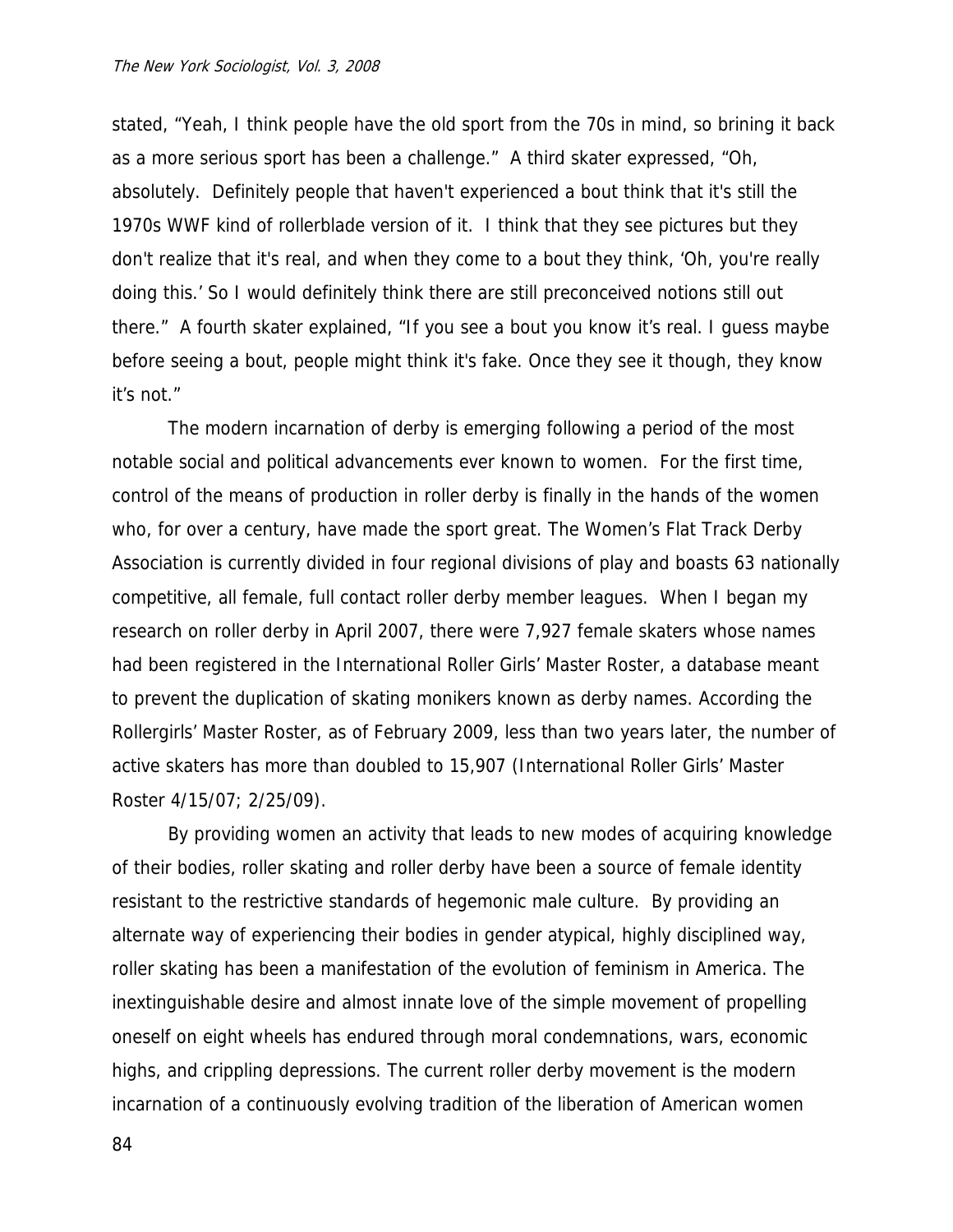through roller skating. There is an intangible and indescribable element of the act of lacing up skates and turning endless rotations around a wooden floor that has liberated and empowered the spirit of American women since shortly after the Civil War and continues among the all female, full contact skaters of today.

### **REFERENCES**

Anderson, Dave. 1972, July 30. "A Batchy, Sweaty, Funky Life." The New York Times. Arsenal, Mark. 2008, July 13. "The Rise and Fall of Roller Derby." Rhode Island News. Berle, Ron. 1971, October 29. "Jam Joanie Jam." The Chicago Tribune, p.B13. Blind, E., D. Taub, and L. Han. 1994. "Sport as a Site for Women's Group and Social Empowerment." Sociology of Sport Journal. 11. 51-9. Burns, Edward. 1935, December 28. "Gal in Cerise Tights Leads Roller Derby, It's Rumored." The Chicago Tribune, p.17. Colander, Pat. 1973, December 15. "They Roll thru Life Banking on Violence." The Chicago Tribune. Corcoran, Michael. 2008, June 1. "How They Roll." The Austin American-Statesman, p.J01. Cromie, Robert. 1948, June 10. "Roller Derby, Bruises and All, Opens Tonight." The Chicago Tribune, p.C5. "Everyone Skates in Morristown Now." 1908, April 5. The New York Times. "The Deadly Roller Skate." 1885, January 26.

The New York Times. "Dropped Dead While Skating." 1885, March 29. The New York Times. "Evil Effects of Roller Skating." 1885, February 4. The New York Times. "Evils of Roller Skating." 1885, December 5. The New York Times. "The Fatal Roller Skate." 1885, February 12. The New York Times. Frey, James H.; D. Stanley Eitzen. 1991. "Sport and Society." Annual Review of Sociology. 17. 503- 522. Giordano, Peggy C. 1994. "Relationships in Adolescence." Annual Review of Sociology. 29. Summer: 257-281. "Girl Roller Skaters Form Club." 1921, April 1921. The New York Times. "Girl Sets New ½ Mile Record in Roller Derby." 1936, October 30. The Chicago Tribune, p.37. "Girls are Learning to be Real Athletes." 1913, February 6. The New York Times. "Girls Roller Skating Race." 1907, June 11.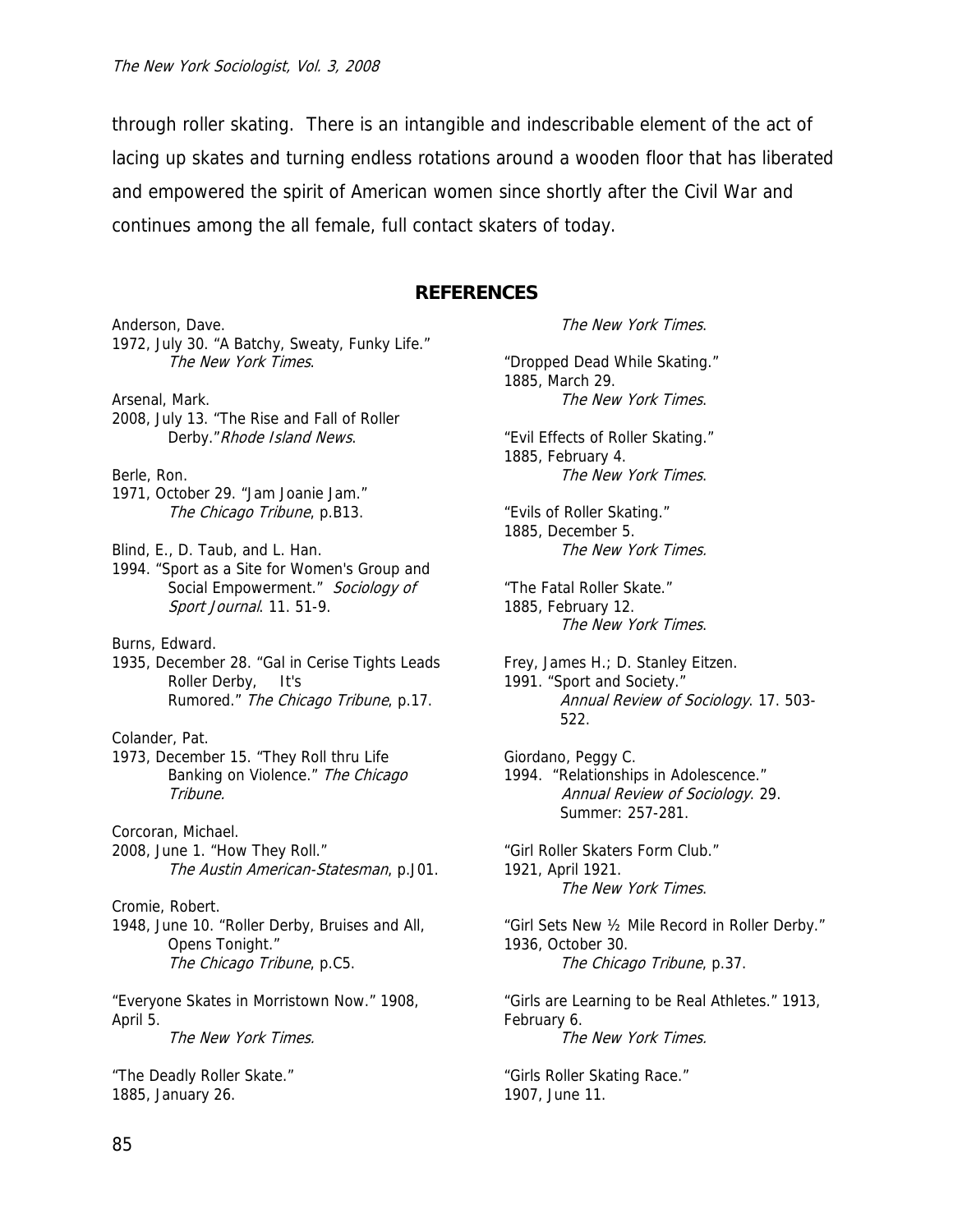The New York Times. "Girls Win Derby from Ave. AA Lads." 1941, August 15. The New York Times. Gould, Jack. 1949, June 5. "The Roller Derby: Is it Television, Sport, or Narcotic." The New York Times. Hall, T.K. 2007, July 7. "Belles on Wheels." The Austin American-Statesman, p.30. Hanna, Kathleen. "Riot Grrrl Manifesto". Bikini Kill, Olympia, Wash., n.d., no. 2. Harvard Law Review: Title IX Harvard Law Review 110: 1628. Holland, Judith R. and Carole Oglesby 1979. "Women in Sport: The Synthesis Begins." Annals of the American Academy of Political and Social Science, 445, 80-90. Jarrett, Elizabeth H. 1975. "Feminist Issues in Sport." Journal of Vocational Behavior, 6, 145-164. "Injured at the Roller Skating Rink." 1885, January 25. The New York Times. Klemesrud, Judy. 1972, February 4. "Roller Derby Women have Ups and Downs." New York Times, p.90. Lunardini, Christine. 1997. What Every American should know about Women's History. Adams Media, Massachusetts. McDonough Eileen; Laura Pappano (2008). Playing With the Boys. Oxford University Press. "The Morality of Skating Rinks." 1885, March 21. The New York Times.

"Newport Roller Skates." 1908, October 25. The New York Times. "Playground Roller Skating Meet Draws a Field of 528 Girls." 1934, May 6. The Chicago Tribune, p.A7. "A Pounded Masher." 1883, November 22. The Chicago Tribune. Prakash, Padma. 1990, April 28. "Women and Sports: Extending Limits to Physical Expression." Economic and Political Weekly. "The Roller Rink Evil." 1885, April 19. The New York Times. "Roller Skaters in 900<sup>th</sup> Mile at Coliseum." 1936, January 5. The Chicago Tribune. "The Roller Skating Industry." 1885, March 18. The New York Times. "Roller Skates Lure A Girl." 1907, November 16. The Chicago Tribune. "Skating Races at the Lenox Roller Rink." 1907, April 17. The New York Times. "The Skating Season." 1880, February 11. The New York Times. Talese, Gay. 1958, October 10. "It's A Wonderful Whirl to Gerry." The New York Times. "Those Terrible Rinks." 1885, March 11. The New York Times. Women's Flat Track Derby Association: